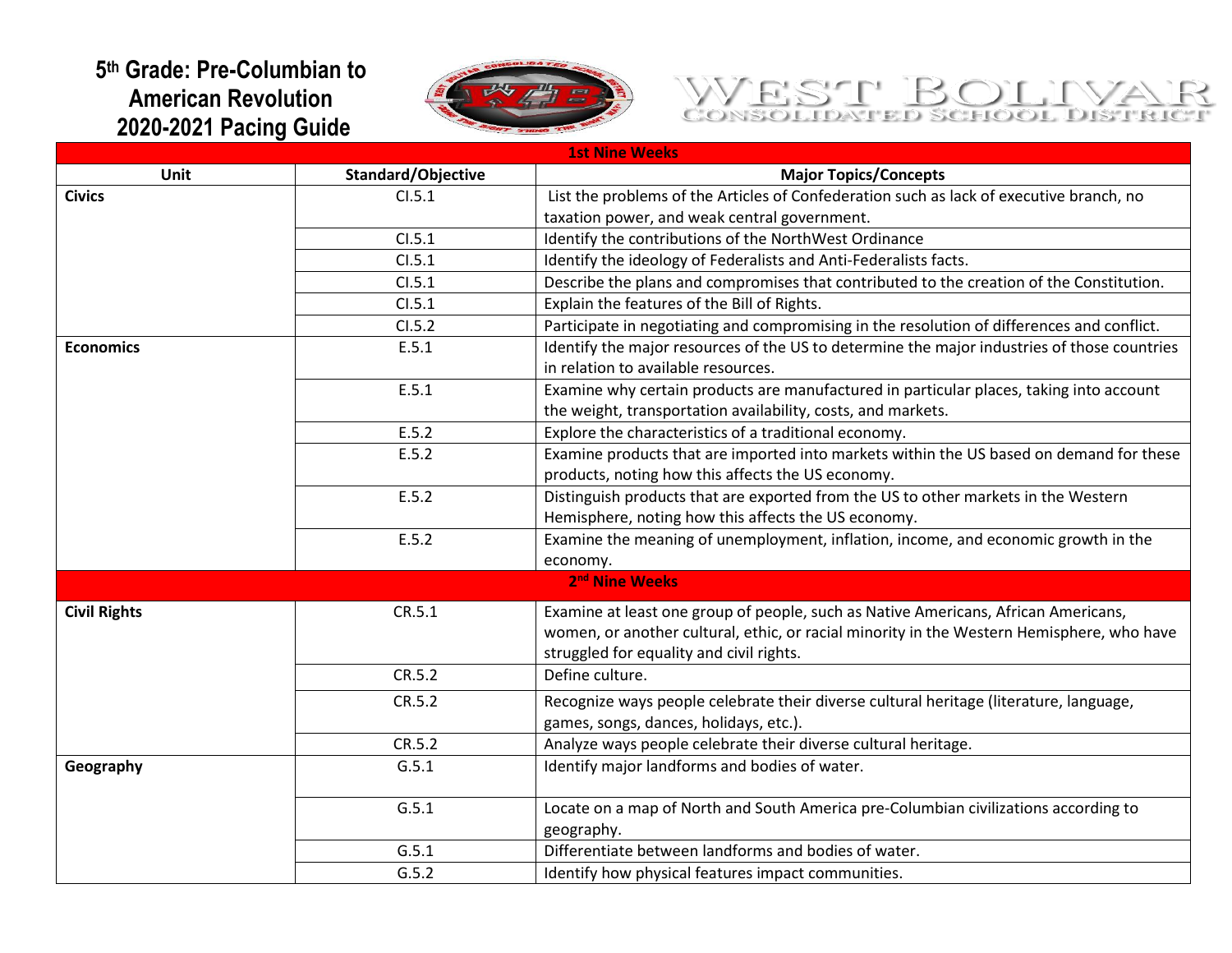|                |       | Describe different ways physical environments may change over time (erosion, hurricanes,                                                                                                                                                                                |
|----------------|-------|-------------------------------------------------------------------------------------------------------------------------------------------------------------------------------------------------------------------------------------------------------------------------|
|                |       | etc.).                                                                                                                                                                                                                                                                  |
|                | G.5.3 | Create representations of the earth using technology, maps, and globes.                                                                                                                                                                                                 |
|                | G.5.3 | Identify cardinal and intermediate directions (e.g., north, northeast, northwest, southeast,                                                                                                                                                                            |
|                |       | southwest, east, and west).                                                                                                                                                                                                                                             |
|                | G.5.3 | Locate the Mississippi and the United States using maps and globes.                                                                                                                                                                                                     |
|                |       | 3rd Nine Weeks                                                                                                                                                                                                                                                          |
| <b>History</b> | H.5.1 | Define symbols and customs.                                                                                                                                                                                                                                             |
|                | H.5.1 | Identify school, community, state and national symbols (e.g., United States flag, American<br>eagle, etc.).                                                                                                                                                             |
|                | H.5.1 | Compare and contrast the Pledge of Allegiance and other patriotic songs as expressions of<br>patriotism.                                                                                                                                                                |
|                | H.5.1 | Explain historically significant events that shaped America.                                                                                                                                                                                                            |
|                | H.5.2 | Locate and label on a world map the "Old World" and the "New World" along with                                                                                                                                                                                          |
|                |       | European countries of Spain, Great Britain or England, France, etc.                                                                                                                                                                                                     |
|                | H.5.2 | Identify significant European explorers.                                                                                                                                                                                                                                |
|                | H.5.2 | Determine economic motivations for European exploration and settlement in the Americas.                                                                                                                                                                                 |
|                | H.5.2 | Locate and label on maps of North and South America land claimed by Spain, France,                                                                                                                                                                                      |
|                |       | England, and Portugal.                                                                                                                                                                                                                                                  |
|                | H.5.2 | Explain the development and impact of the Columbian Exchange.                                                                                                                                                                                                           |
|                | H.5.2 | Analyze the relationship between early European settlers in America and the Native                                                                                                                                                                                      |
|                |       | Americans they encountered.                                                                                                                                                                                                                                             |
|                | H.5.3 | Identify influential leaders and groups responsible for founding colonial settlements (e.g.,<br>John Smith, Virginia; Roger Williams, Rhode Island; William Penn, Pennsylvania; Lord<br>Baltimore, Maryland; William Bradford, Plymouth; John Winthrop, Massachusetts). |
|                | H.5.3 | Trace the development of democratic ideas and discuss the structure of colonial                                                                                                                                                                                         |
|                |       | governments that influenced the early colonies (e.g., Magna Carta, Mayflower Compact,                                                                                                                                                                                   |
|                |       | representative government, town meetings, rule of law, legislative bodies).                                                                                                                                                                                             |
|                | H.5.3 | Demonstrate an understanding of colonial economic life and labor systems in the Americas                                                                                                                                                                                |
|                |       | (Triangular Trade, indentured servitude, enslaved and free Africans).                                                                                                                                                                                                   |
|                |       | <b>4th Nine Weeks</b>                                                                                                                                                                                                                                                   |
|                | H.5.4 | Outline the principles contained in the Declaration of Independence.                                                                                                                                                                                                    |
|                | H.5.4 | Identify key battles of the American Revolution (e.g., Lexington and Concord, Bunker Hill,                                                                                                                                                                              |
|                |       | Saratoga, Cowpens, and Yorktown).                                                                                                                                                                                                                                       |
|                | H.5.4 | Describe the roles and contributions of Thomas Jefferson, Samuel Adams, Paul Revere,                                                                                                                                                                                    |
|                |       | Patrick Henry, Thomas Paine, George Washington, Haym Solomon, and supporters from                                                                                                                                                                                       |
|                |       | other countries to the American cause.                                                                                                                                                                                                                                  |